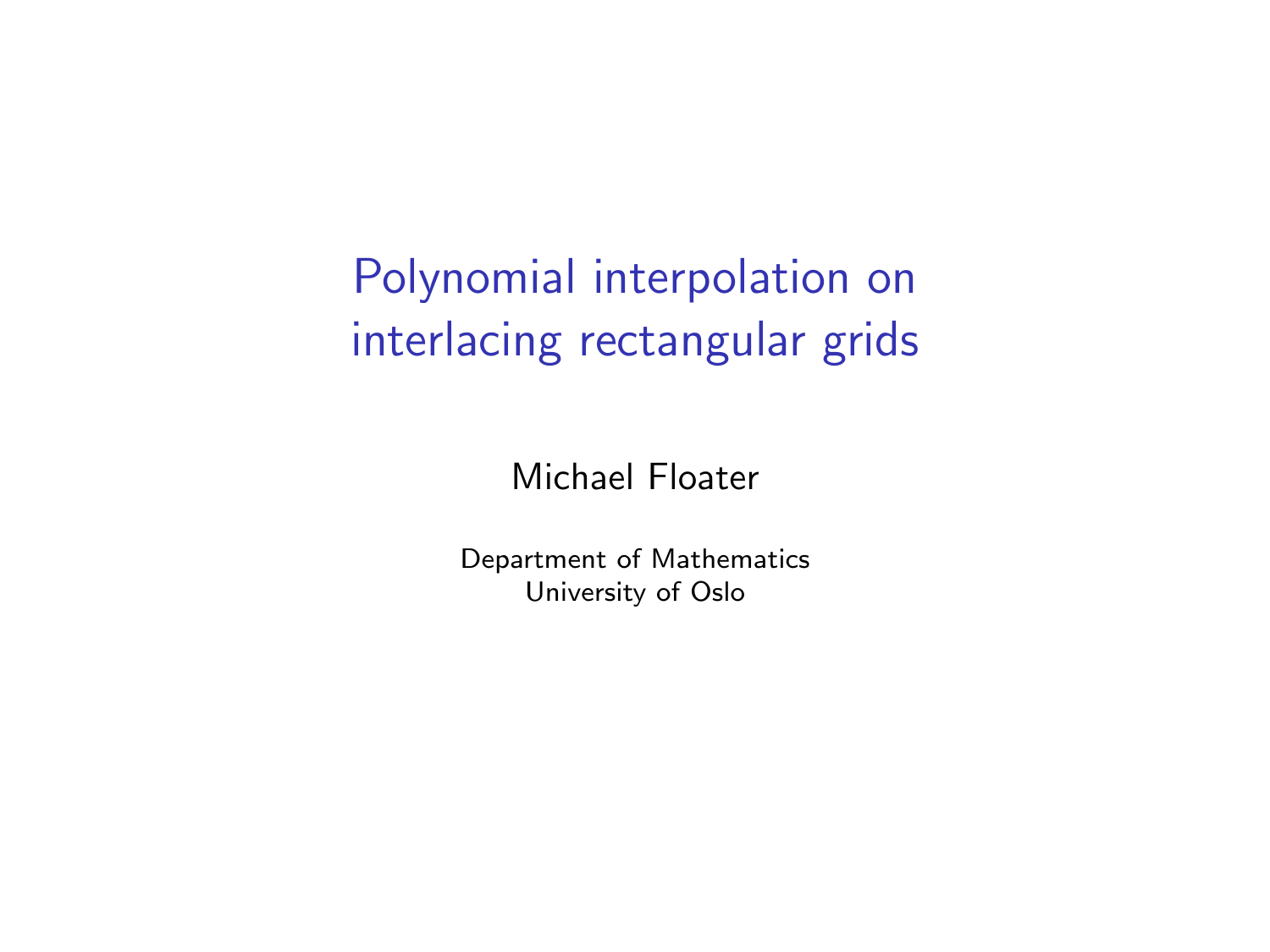#### Padua points

The intersections of the Lissajous curve  $\gamma(t) = (\cos nt, \cos(n+1)t), t \in [0, \pi]$ , with itself and the boundary of  $[-1, 1]^2$ .

Caliari, De Marchi, and M. Vianello (2005). 'Bivariate Lagrange interpolation on the square at new nodal sets'.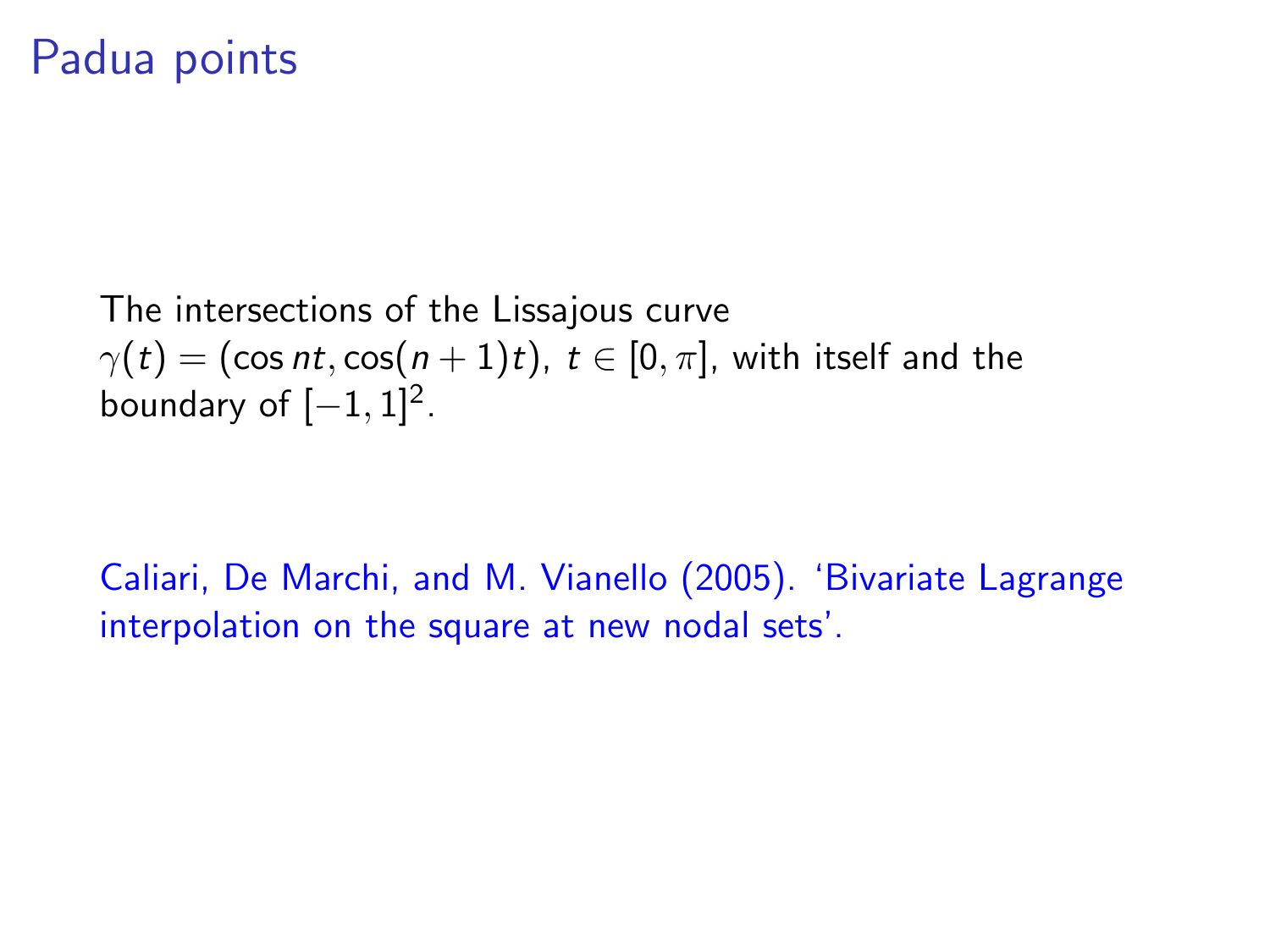Examples,  $n = 1$ ,  $n = 2$ 

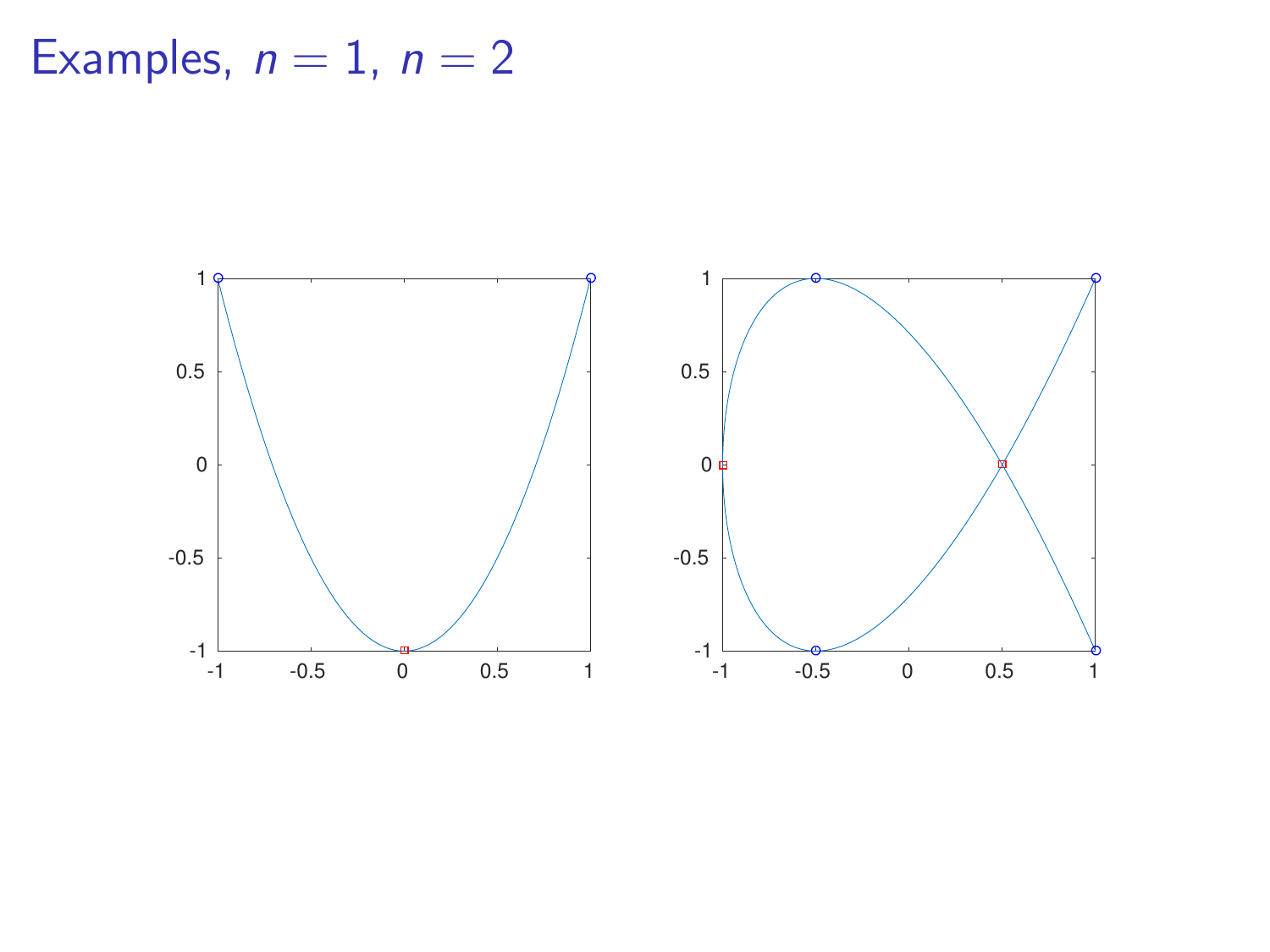Examples,  $n = 3$ ,  $n = 4$ 

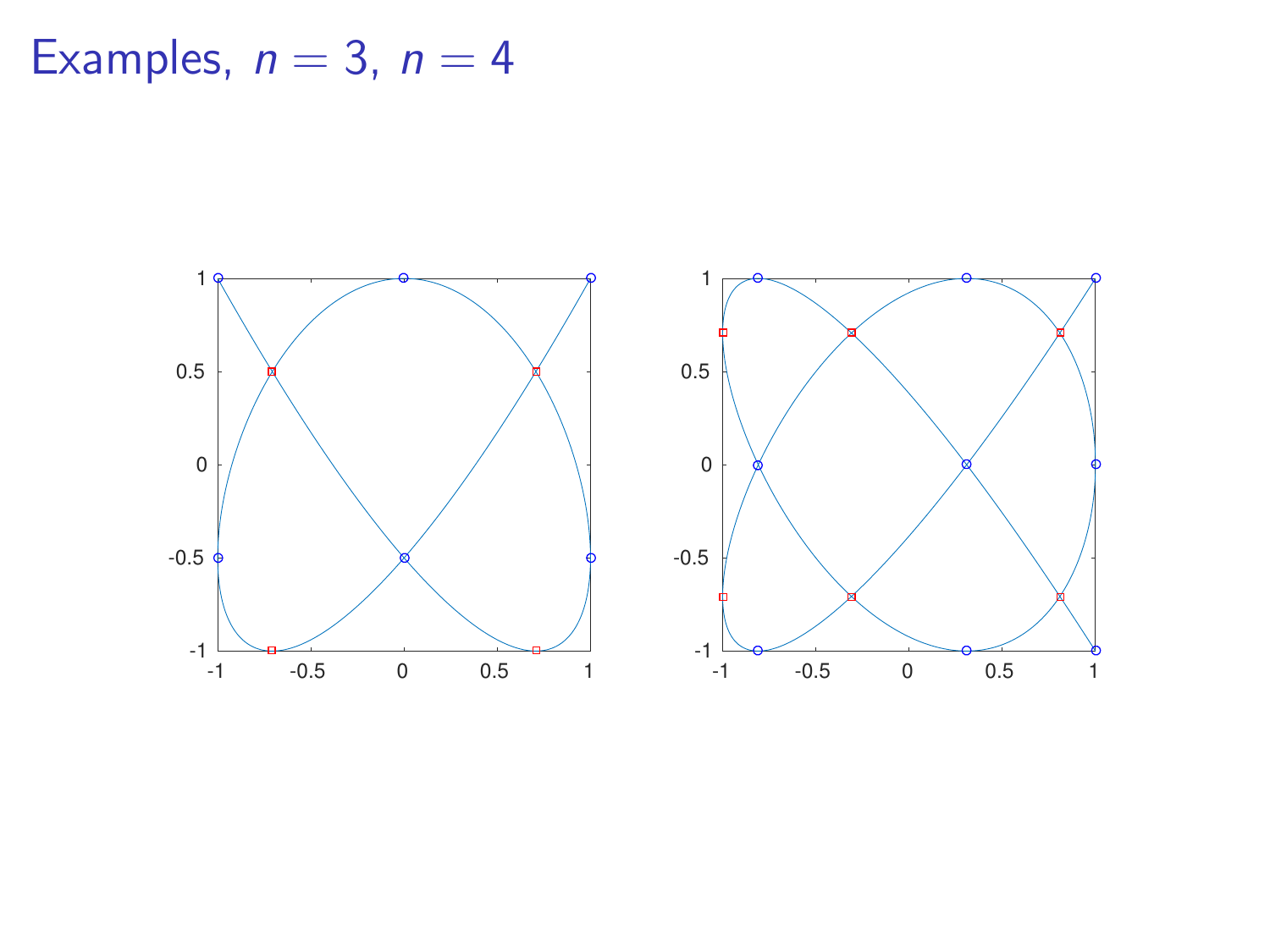## **Properties**

- $\blacktriangleright$  Two interlacing rectangular grids.
- $\blacktriangleright$  Unisolvent for polynomial interpolation of degree n.
- The Lebesgue constant grows with minimal order  $O(\log^2(n))$ .
- $\triangleright$  The associated cubature rule has degree of precision 2n 1 with respect to the Chebyshev weighting.

Bos, Caliari, and De Marchi, Vianello, and Xu (2006). Bivariate Lagrange interpolation at the Padua points: the generating curve approach.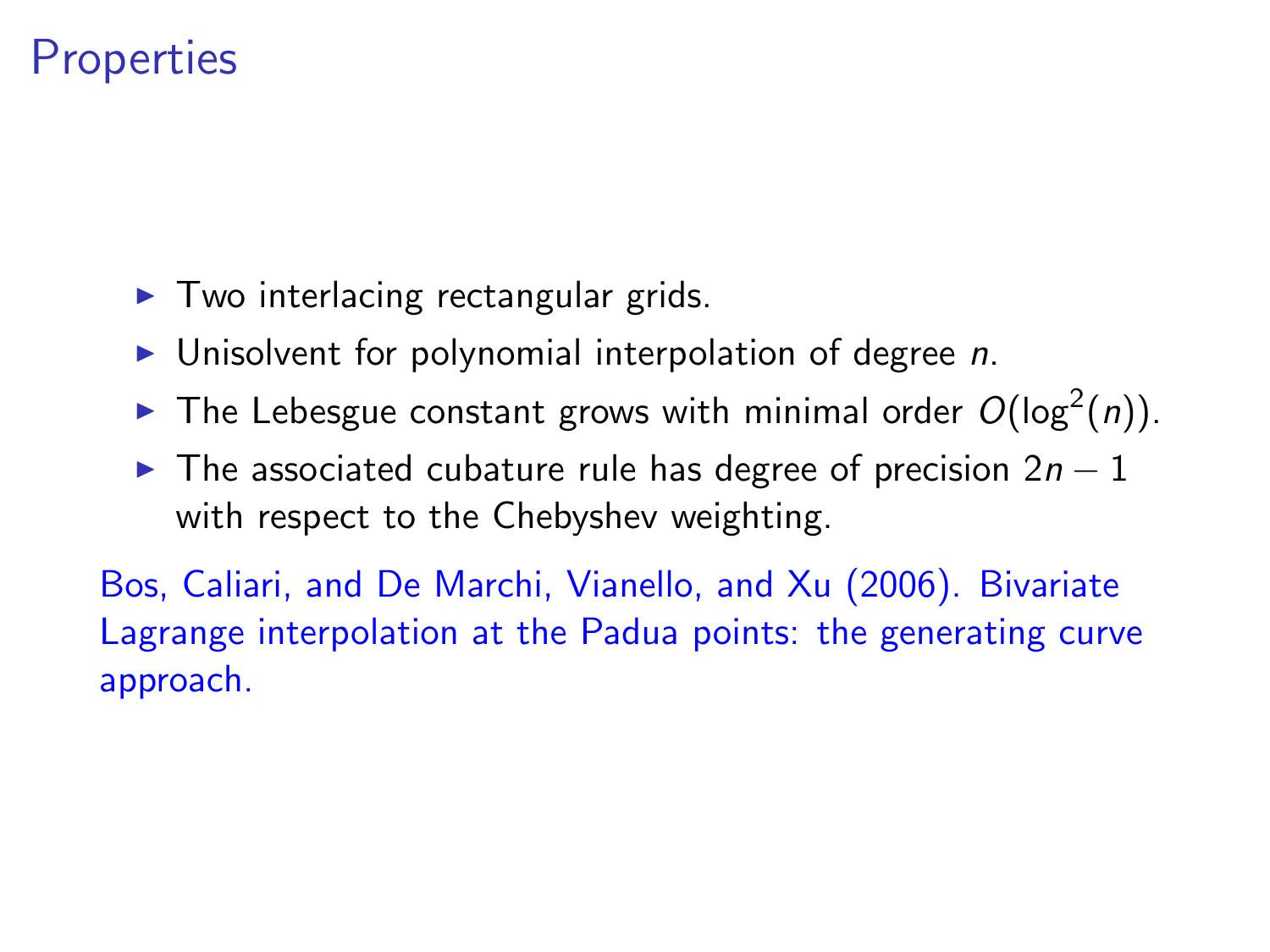The cubature rule is

$$
\frac{1}{\pi^2} \int_{-1}^1 \int_{-1}^1 f(x,y) \frac{1}{\sqrt{1-x^2}} \frac{1}{\sqrt{1-y^2}} dx dy \approx \sum_{A \in \text{Pad}_n} w_A f(A),
$$

with weights

$$
w_A = \frac{1}{n(n+1)} \begin{cases} 1/2 & \text{if } A \text{ is a vertex point;} \\ 1 & \text{if } A \text{ is an edge point;} \\ 2 & \text{if } A \text{ is an interior point.} \end{cases}
$$

This rule is exact for any polynomial p of degree  $\leq 2n - 1$ : one can show that

$$
\frac{1}{\pi^2}\int_{-1}^1\int_{-1}^1p(x,y)\frac{1}{\sqrt{1-x^2}}\frac{1}{\sqrt{1-y^2}}\,dx\,dy=\frac{1}{\pi}\int_0^{\pi}q(t)\,dt,
$$

where

$$
q(t) = p(\cos nt, \cos(n+1)t),
$$

and one can then apply the composite trapezoidal rule to  $q$ .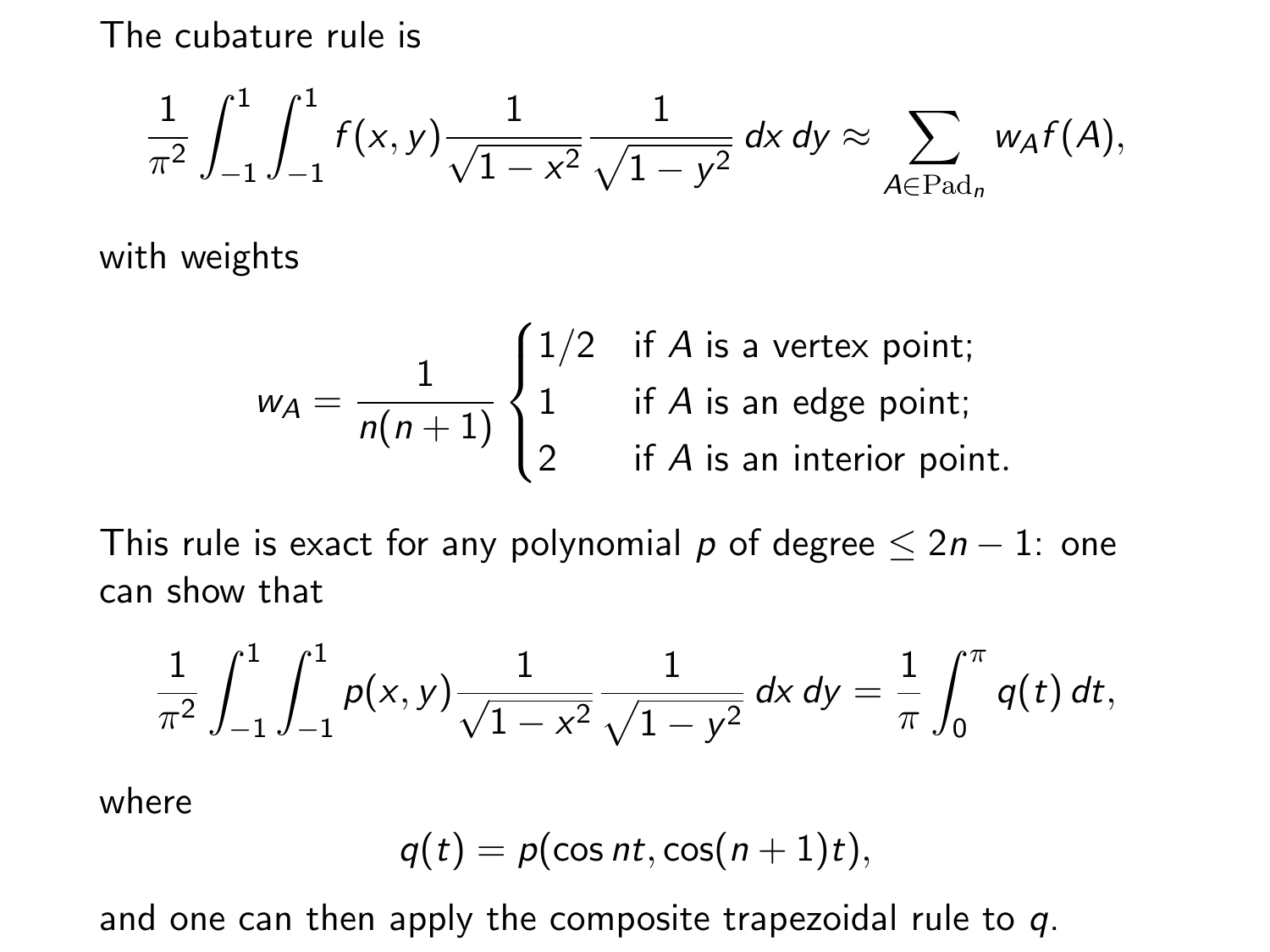## Other point sets

Points sets with similar interpolation and cubature properties were studied earlier in

Morrow and Patterson (1978), Construction of algebraic cubature rules using polynomial ideal theory,

and

Yuan Xu (1996), Lagrange interpolation on Chebyshev points of two variables.

In general, the associated polynomial space does not have total degree, but has the form

$$
\Pi(L) = \mathrm{span}\{x^i y^j : (i,j) \in L\}
$$

for some lower set  $L\subset \mathbb{N}_0^2$ , meaning that if  $(k,l)\in L$  and  $(i, j) \in \mathbb{N}_0^2$  and  $(i, j) \leq (k, l)$  then  $(i, j) \in L$ .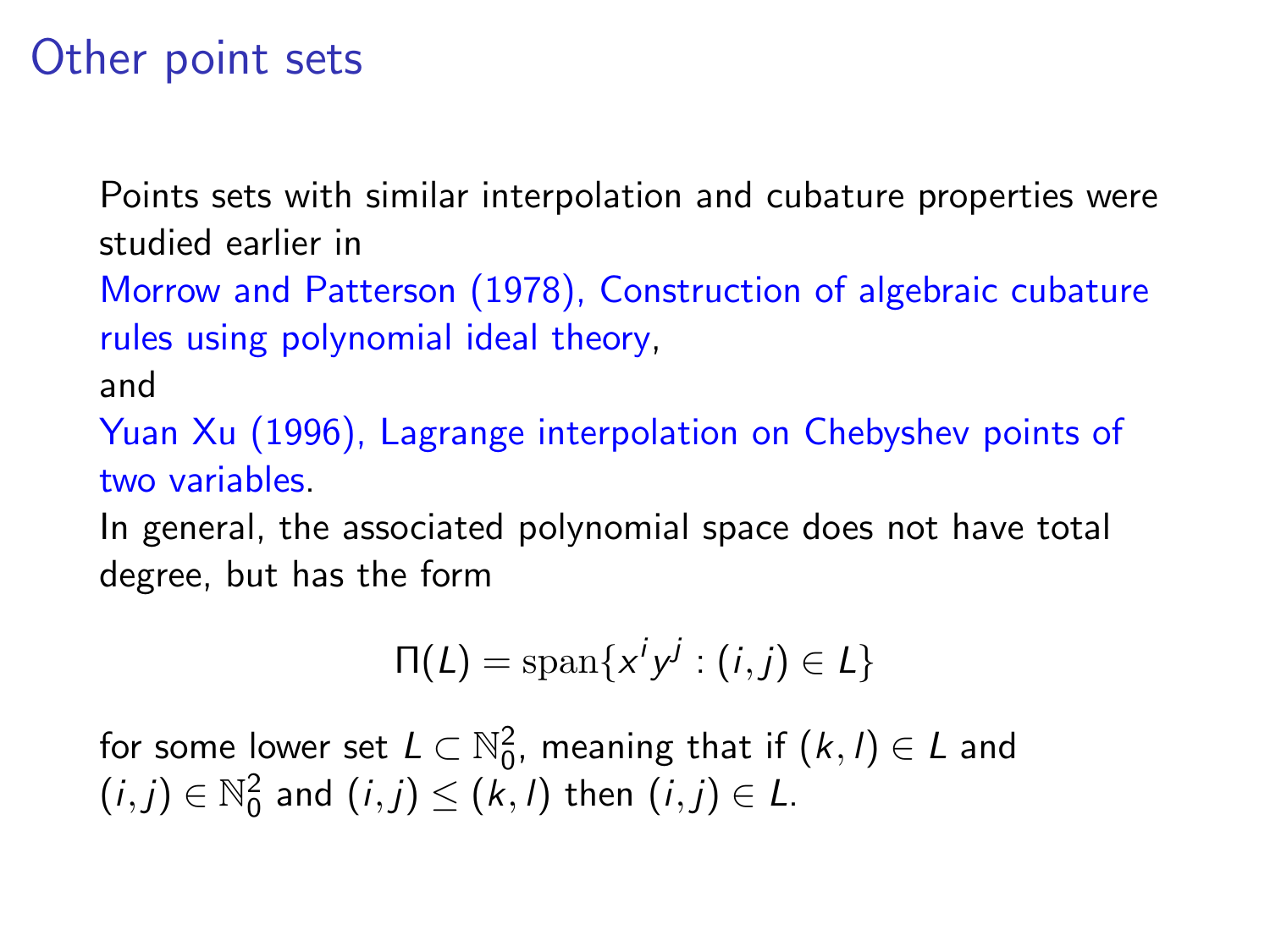More recently, in

Erb, Kaethner, Ahlborg, and Buzug (2016), Bivariate Lagrange interpolation at the node points of non-degenerate Lissajous curves.

various families of point sets generated by Lissajous curves have been shown to have similar properties to the Padua points.

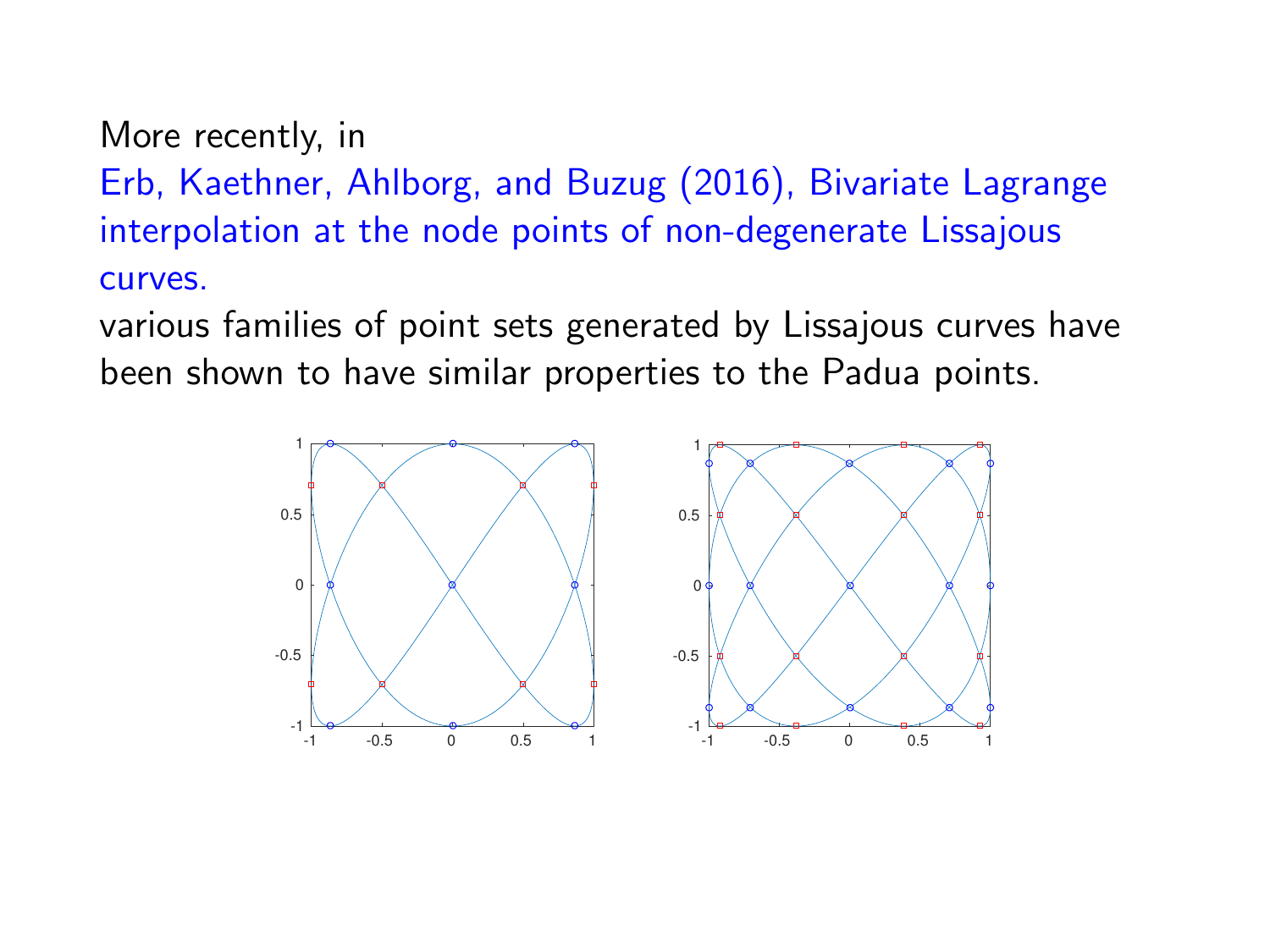Changing the spacing of the points?

If we change the spacing of the Padua points, are they still unisolvent? This question was studied in

Bos, De Marchi, Waldron (2009). On the Vandermonde determinant of Padua-like points. De Marchi and K. Usevich (2014), On certain multivariate Vandermonde determinants whose variables separate. Pierro de Carmago and De Marchi (2015). A few remarks on "On certain Vandermonde determinants whose variables separate".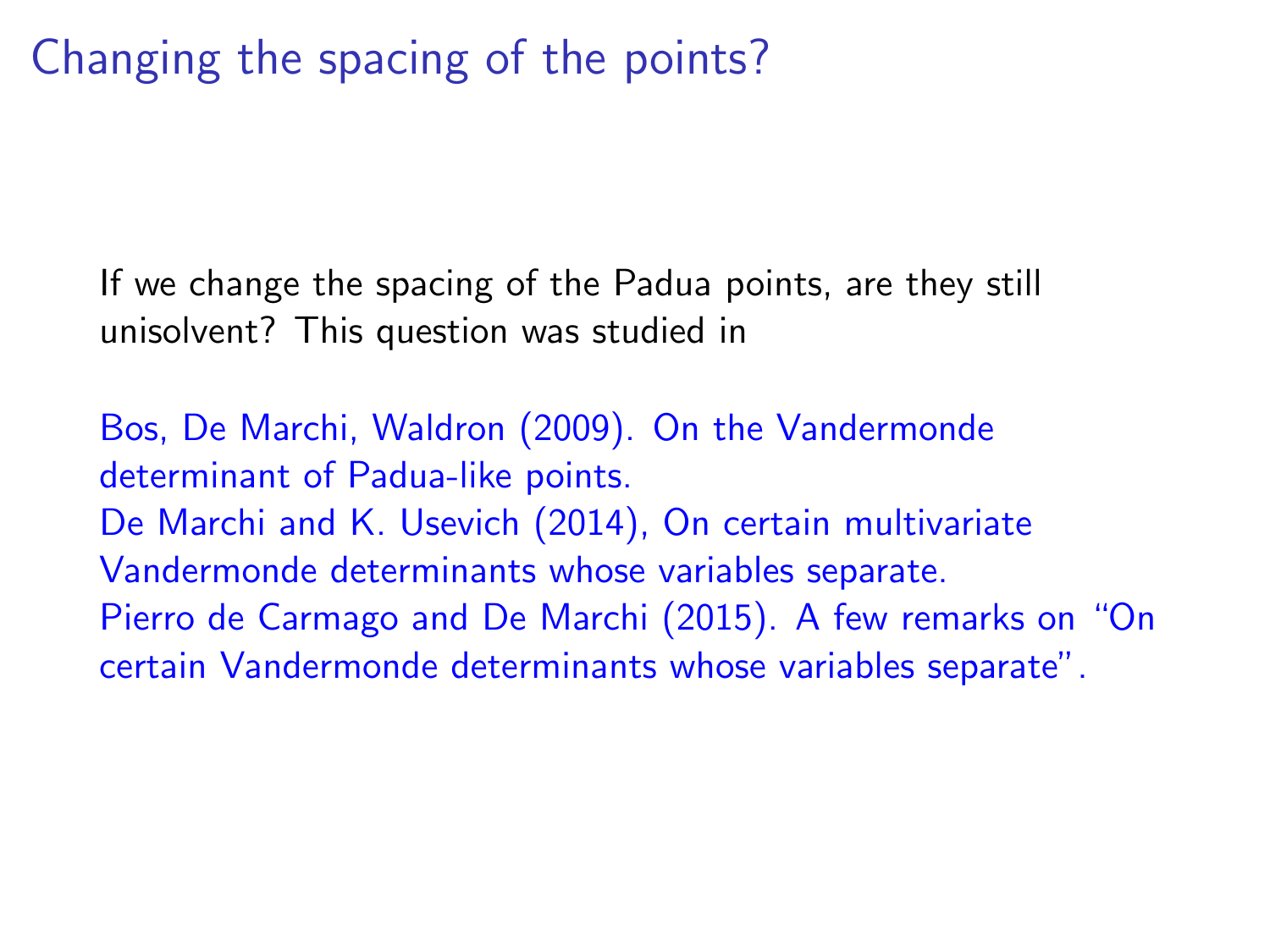#### New approach

Defining  $B_{k,l} = \{(i,j): 0 \le i \le k, 0 \le j \le l\}$ , the point set is the union of any two interlaced rectangular grids in  $\mathbb{R}^2$ ,

 $U = \{(u_i, v_j) : (i, j) \in B_{\mu, \nu}\}, \qquad X = \{(x_i, y_j) : (i, j) \in B_{m,n}\}.$ 

Interlacing implies that  $|m - \mu| \leq 1$  and  $|n - \nu| \leq 1$ . We will assume without loss of generality that  $n \leq \nu$ .

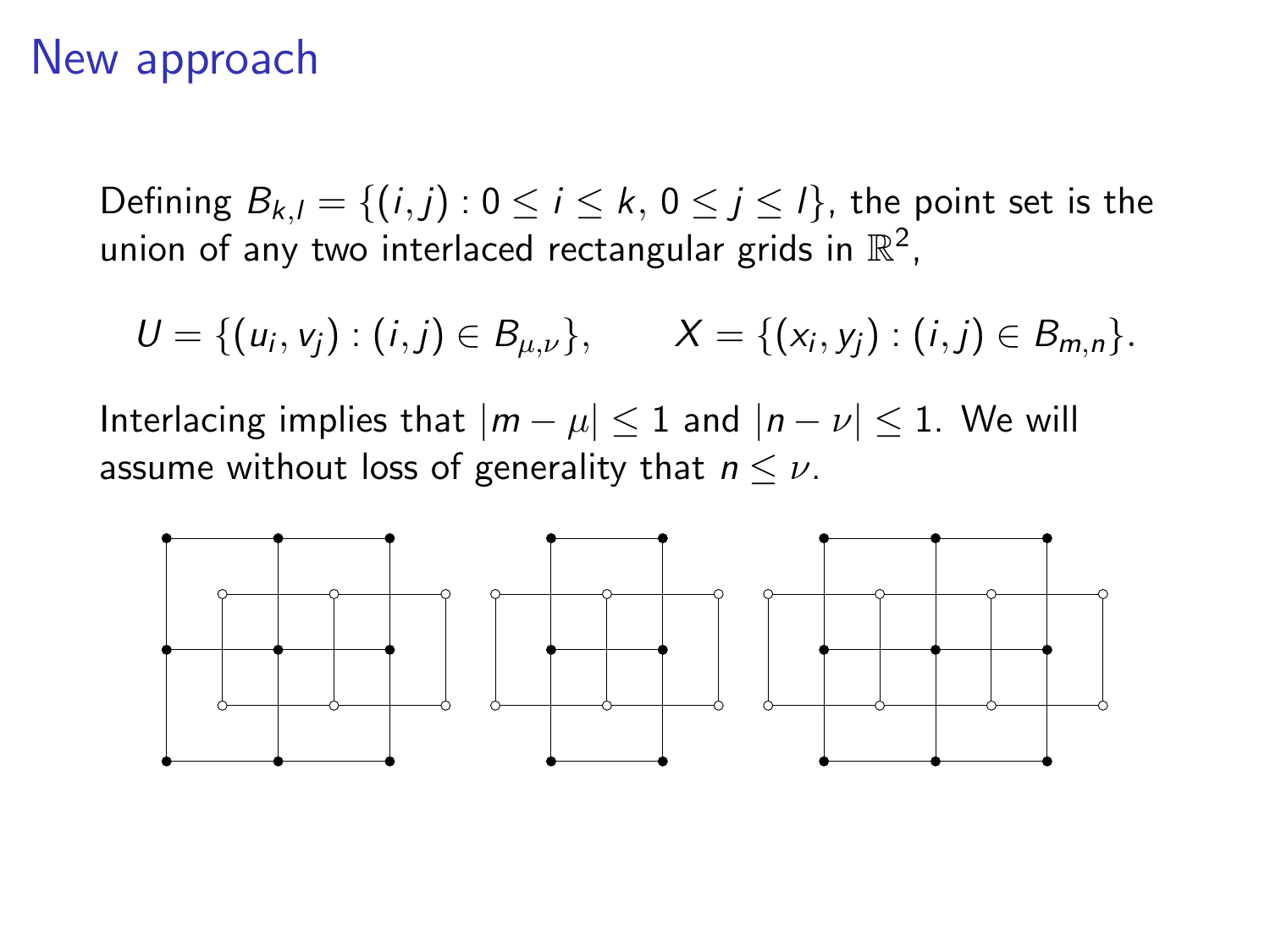Choose an associated polynomial space Let  $K_1 \subset B_{m,n}$  be any lower set, let

$$
K_2 = \{ (i,j) : (m-i, n-j) \in B_{m,n} \setminus K_1 \}, \text{ and}
$$
  

$$
L = B_{\mu,\nu} \cup (K_1 + (\mu + 1, 0)) \cup (K_2 + (0, \nu + 1)).
$$

Then L is also a lower set (in the special case that  $m = \mu + 1$  we must include the index pair  $(0, n)$  in  $K_1$ ).



#### Theorem

Given the values of a real function f on  $U \cup X$ , there is a unique polynomial  $p \in \Pi(L)$  such that  $p = f$  on  $U \cup X$ .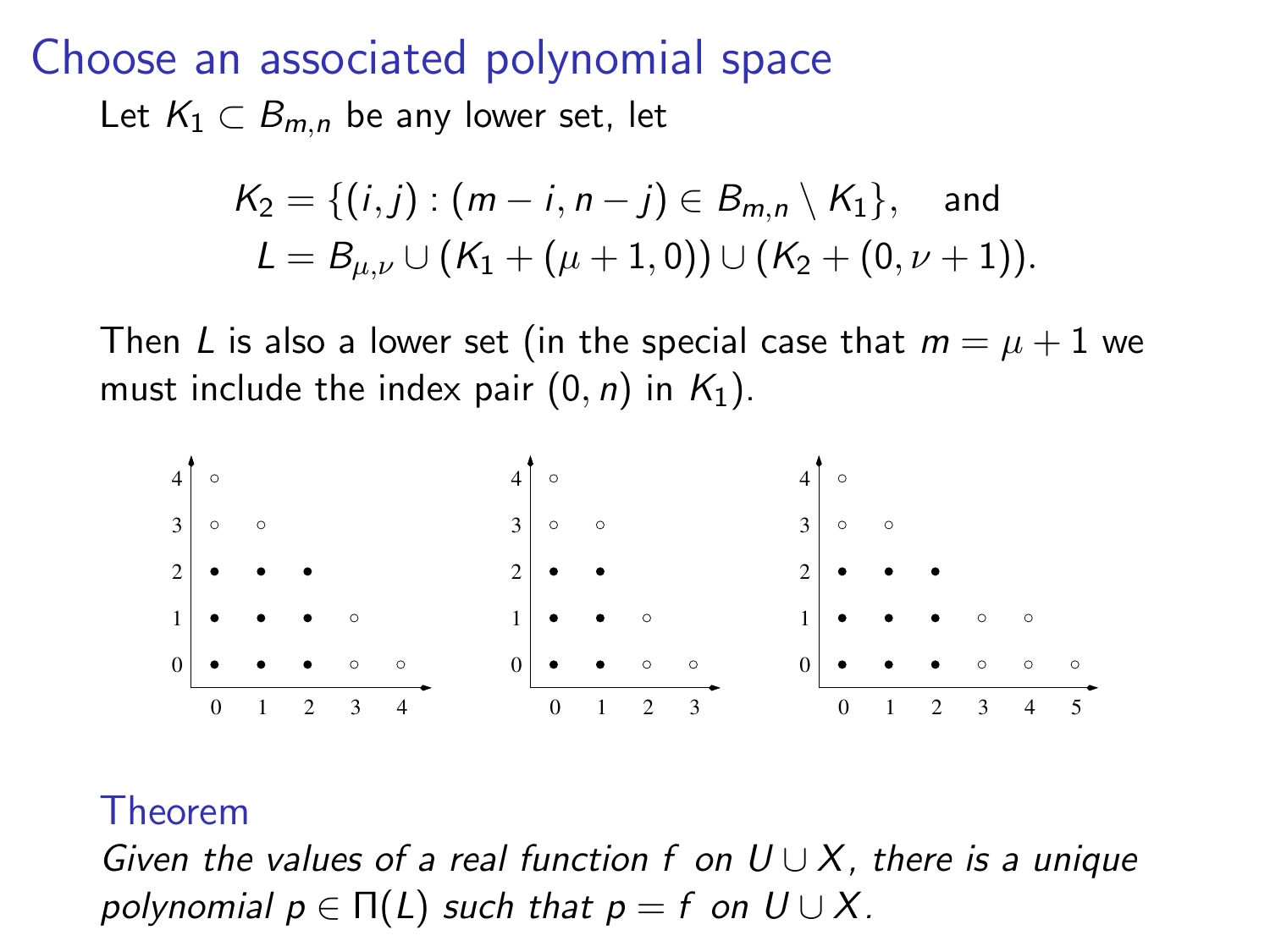#### Tensor-product interpolation

Let us start by using tensor-product interpolation on  $U$ . Letting

$$
a(x) = (x - u_0)(x - u_1) \dots (x - u_\mu),
$$
  
\n
$$
b(y) = (y - v_0)(y - v_1) \dots (y - v_\nu),
$$

we can express any  $p \in \Pi(L)$  uniquely as

$$
p(x, y) = p_0(x, y) + a(x)p_1(x, y) + b(y)p_2(x, y),
$$

where  $p_0 \in \Pi(B_{\mu,\nu})$ ,  $p_1 \in \Pi(K_1)$ , and  $p_2 \in \Pi(K_2)$ . So let  $p_0$  be the tensor-product interpolant to f on U, and we will have  $p = f$ on  $U \cup X$  if we can find  $p_1 \in \Pi(K_1)$  and  $p_2 \in \Pi(K_2)$  such that

$$
a(x_i)p_1(x_i, y_j) + b(y_j)p_2(x_i, y_j) = g_{ij}, \quad (i, j) \in B_{m,n},
$$

where

$$
g_{ij}:=f(x_i,y_j)-p_0(x_i,y_j).
$$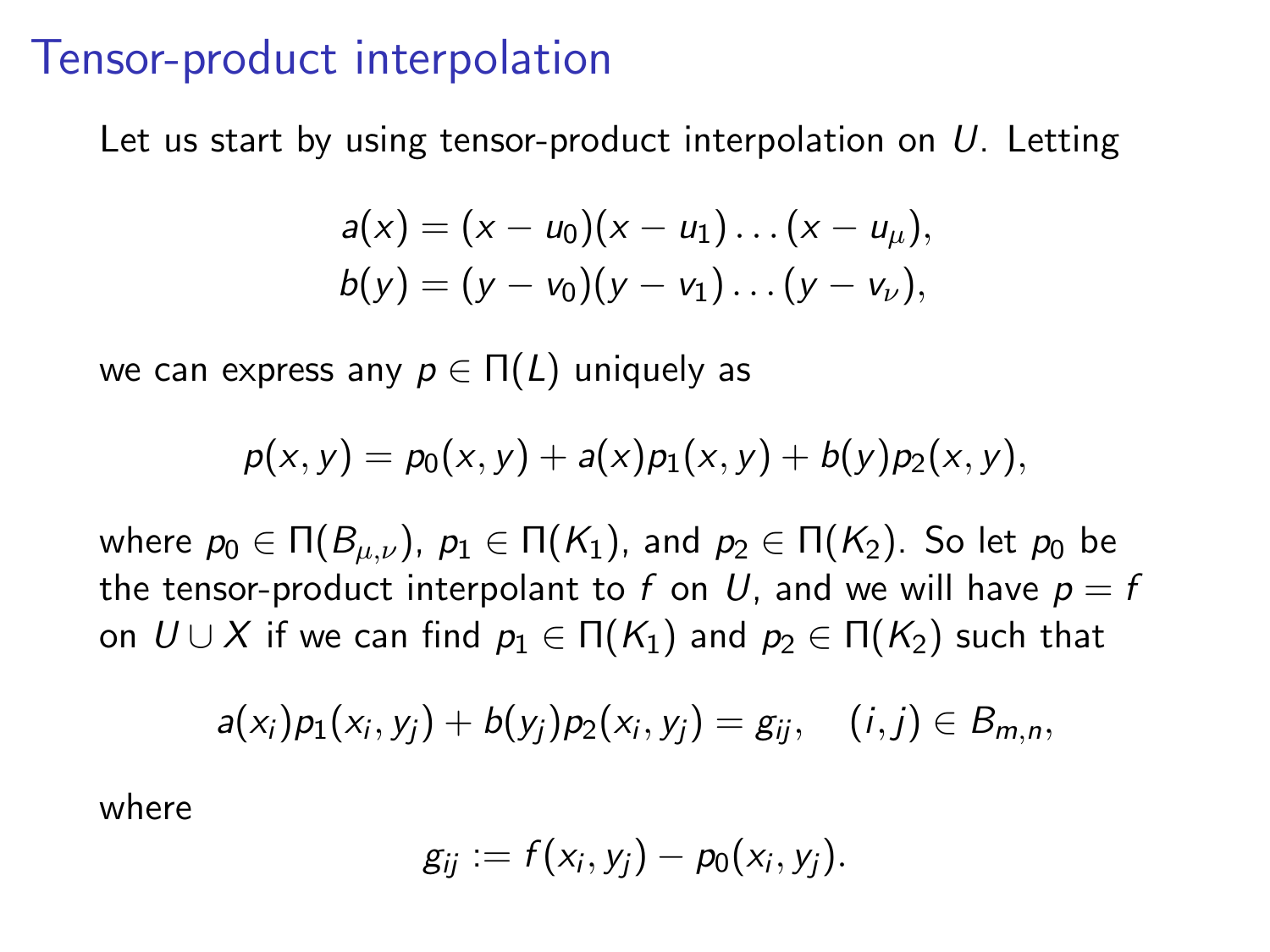## Newton form

To solve the equations let

$$
p_1(x,y) = \sum_{(k,l) \in K_1} c_{kl} \phi_k(x) \psi_l(y),
$$
  

$$
p_2(x,y) = \sum_{(k,l) \in K_2} d_{kl} \phi_k(x) \psi_l(y),
$$

for coefficients  $c_{kl}$ ,  $d_{kl} \in \mathbb{R}$ , where  $\phi_0(x) = \psi_0(y) = 1$ , and

$$
\phi_k(x) = (x - x_0)(x - x_1) \cdots (x - x_{k-1}), \quad k \ge 1,
$$
  

$$
\psi_l(y) = (y - y_0)(y - y_1) \cdots (y - y_{l-1}), \quad l \ge 1.
$$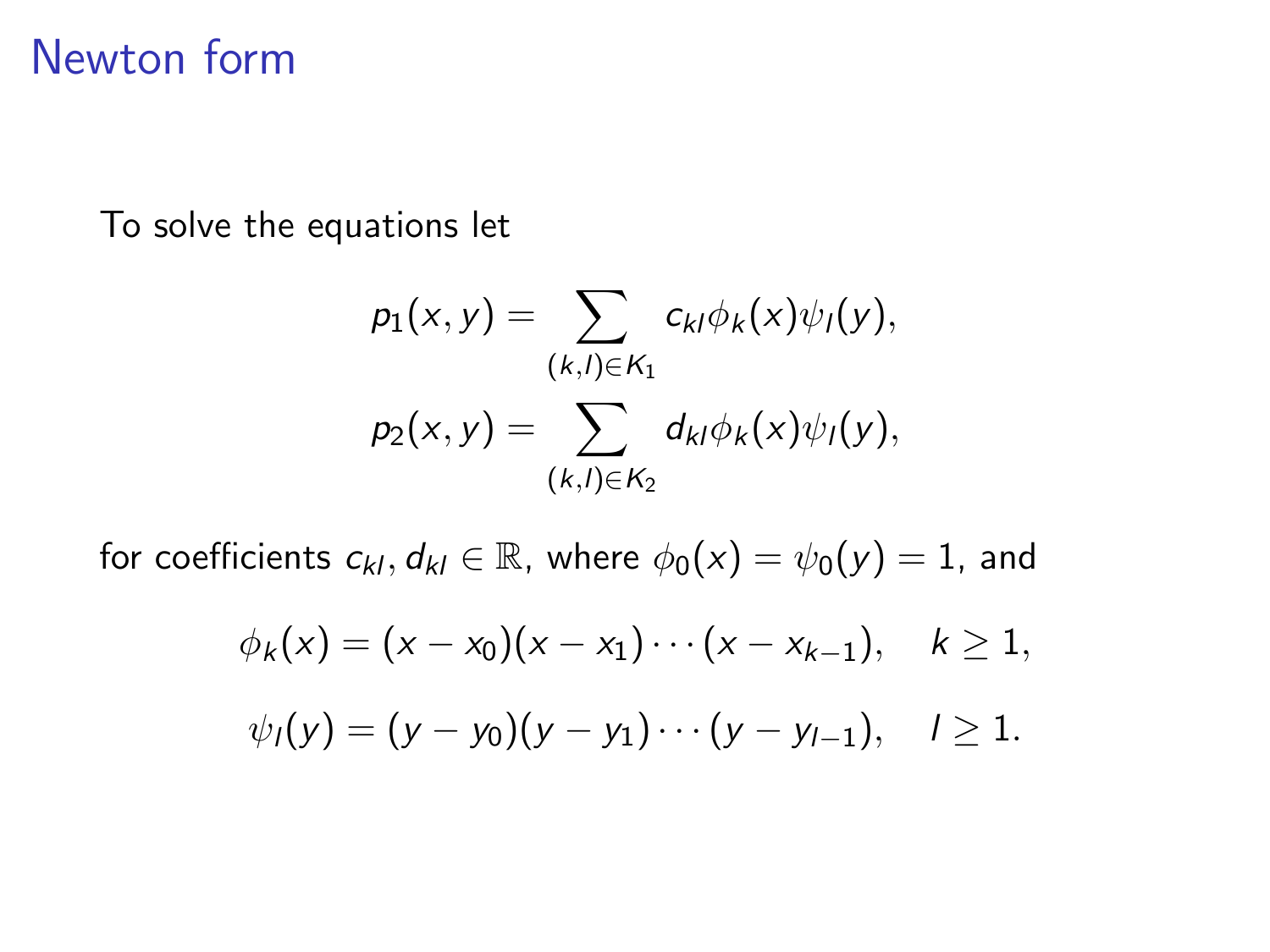#### Then take divided differences

Applying the divided difference operator  $[x_0,\ldots,x_i;y_0,\ldots,y_j]$  to each side of the equation, and simplying using the Leibniz rule, gives

$$
\sum_{k:(k,j)\in K_1}a_{ki}c_{kj}+\sum_{l:(i,l)\in K_2}b_{lj}d_{il}=h_{ij}, \qquad (i,j)\in B_{m,n},
$$

where

$$
a_{ki} := \begin{cases} [x_k, \ldots, x_i]a, & k \leq i; \\ 0, & k > i, \end{cases} \qquad b_{ij} := \begin{cases} [y_l, \ldots, y_j]b, & l \leq j; \\ 0, & l > j, \end{cases}
$$

and

$$
h_{ij} = [x_0, \ldots, x_i; y_0, \ldots, y_j](f - p_0).
$$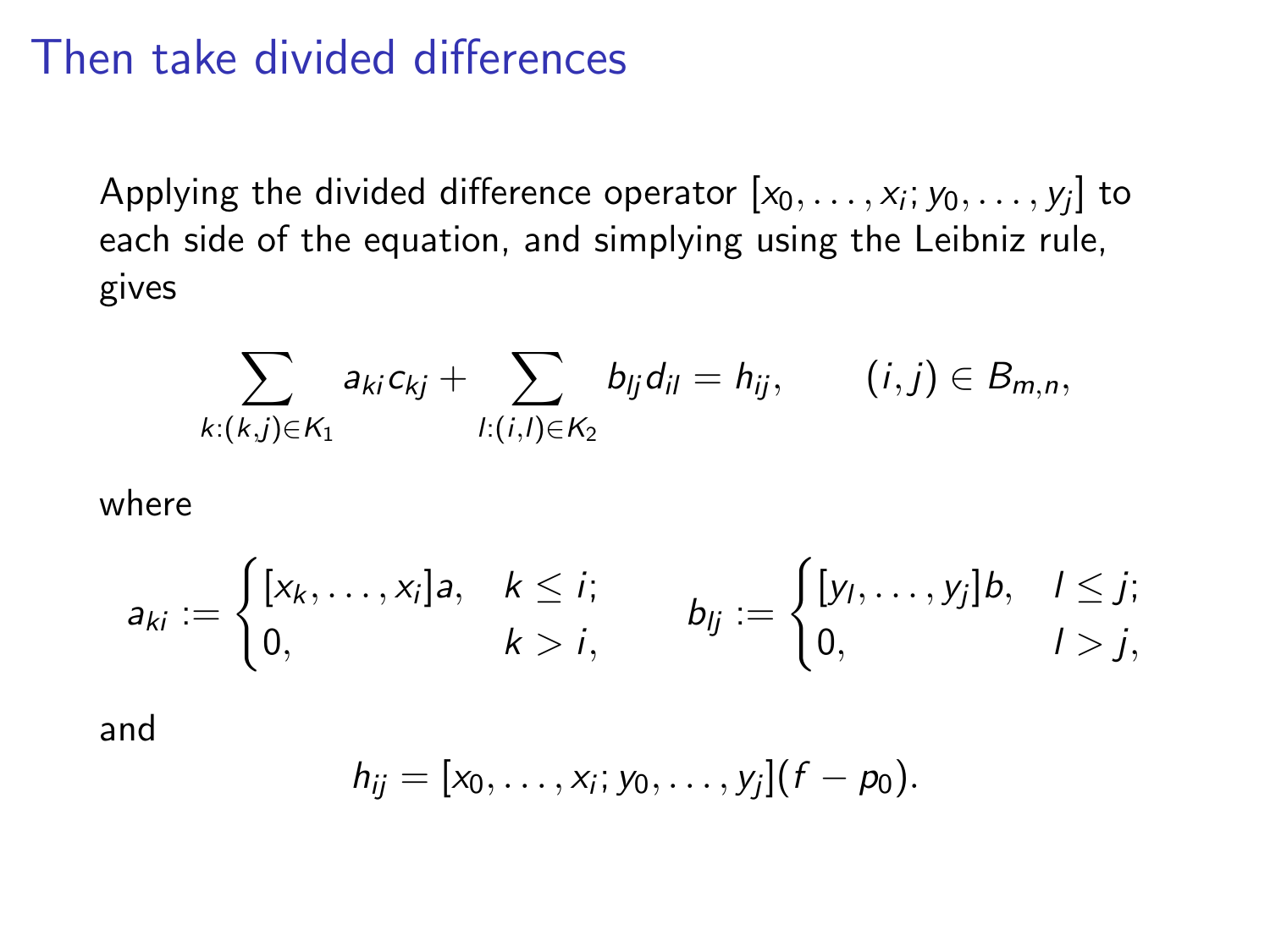#### Solution

Let  $(i_r, j_r)$ ,  $r = 1, 2, \ldots, s$ , be the maximal points of  $K_1$ ,

$$
0\leq i_1<\cdots\cdots>j_s\geq 0.
$$

Assume that  $(0, n) \in K_1$  and  $(m, 0) \notin K_1$  (the remaining cases are similar). Then  $j_1 = n$  and  $i_s < m$  and  $K_2$  has maximal points  $(m - i<sub>r</sub> - 1, n - i<sub>r+1</sub> - 1), r = 1, \ldots, s - 1$ , and  $(m - i<sub>s</sub> - 1, n)$ .

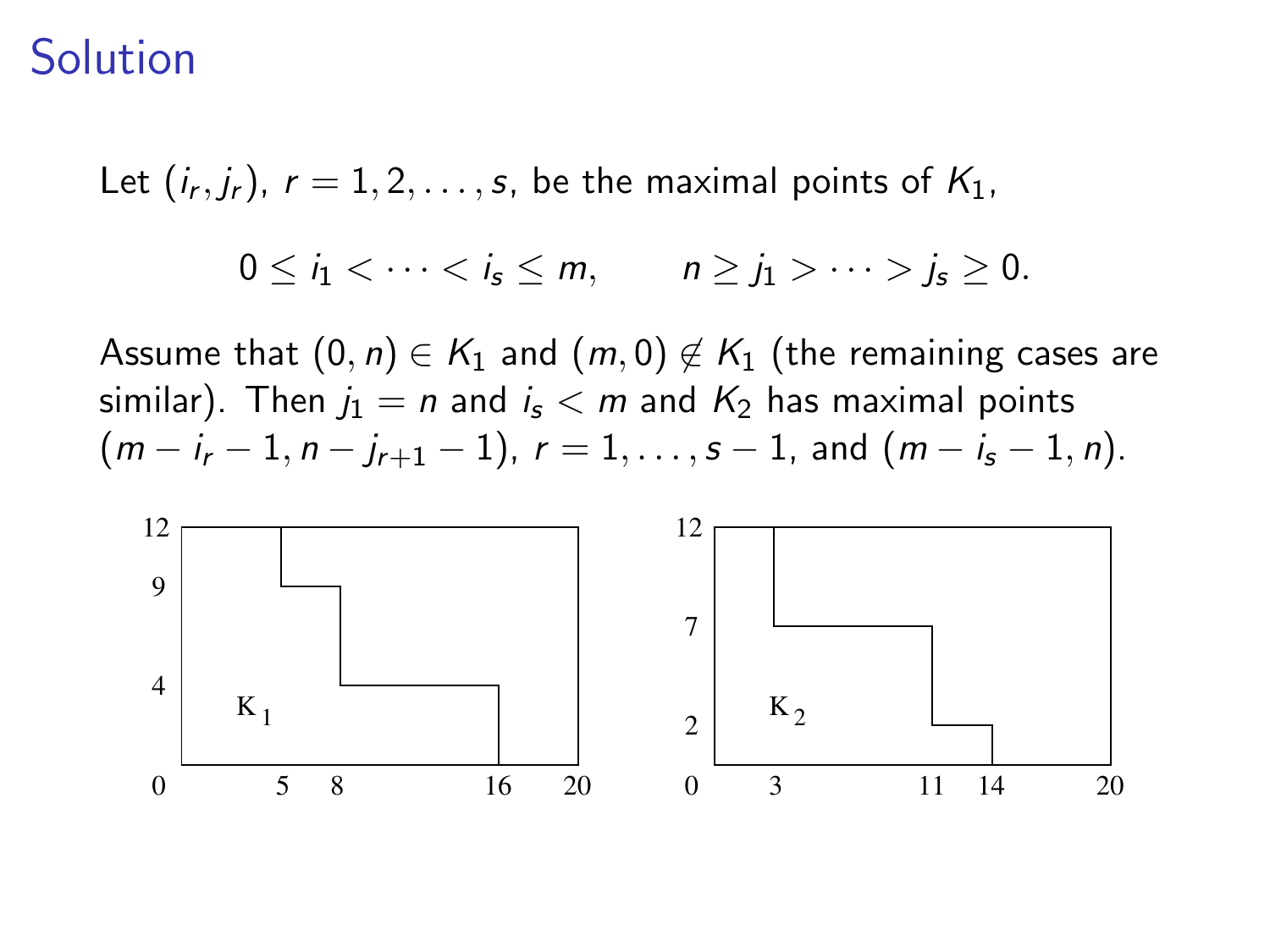For each  $r = 1, 2, \ldots, s$  apply two steps. (i) For  $j = j_{r+1} + 1, \ldots, j_r$ , solve  $\sum$ ir  $k=0$ a<sub>ki</sub> c<sub>kj</sub> = h<sub>ij</sub> − n− $\sum$ j $_{\alpha}$ −1  $l=0$  $b_{lj}d_{il},$  $\alpha = 1, \ldots, r, \quad i = m - i_{\alpha}, \ldots, m - i_{\alpha-1} - 1,$ 

for the unknowns  $c_{0,j},\ldots,c_{i_r,j}$ .

(ii) For  $i = m - i_{r+1}, \ldots, m - i_r - 1$ , solve

$$
\sum_{l=0}^{n-j_{r+1}-1} b_{lj}d_{il} = h_{ij} - \sum_{k=0}^{i_{\alpha}} a_{ki}c_{kj},
$$
  

$$
\alpha = 1, \ldots, r, \quad j = j_{\alpha+1} + 1, \ldots, j_{\alpha},
$$

for the unknowns  $d_{i,0}, \ldots, d_{i,n-i_{r+1}-1}$ .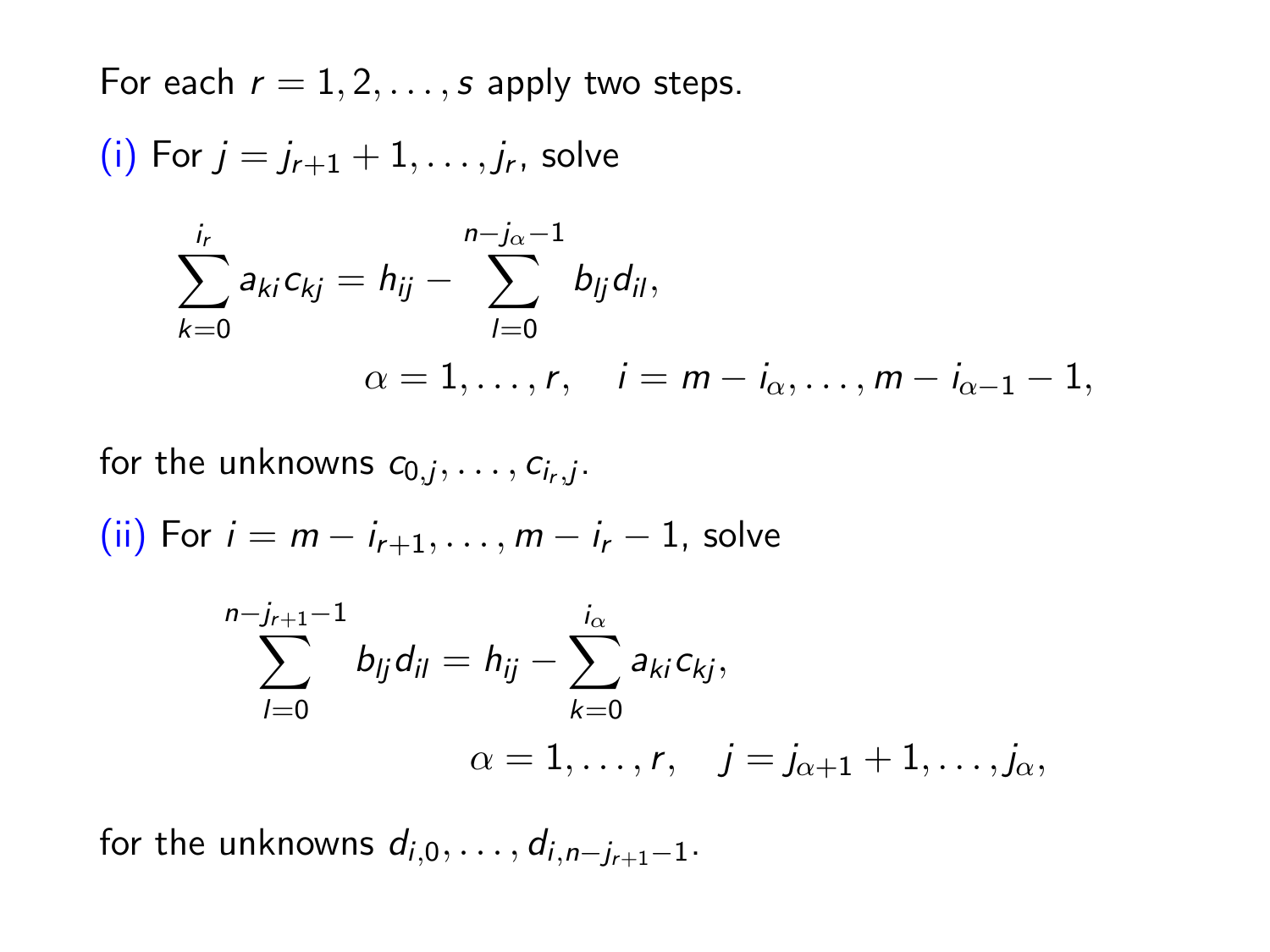

Odd-numbered blocks find rows of c-coefficients, even-numbered blocks find columns of d-coefficients.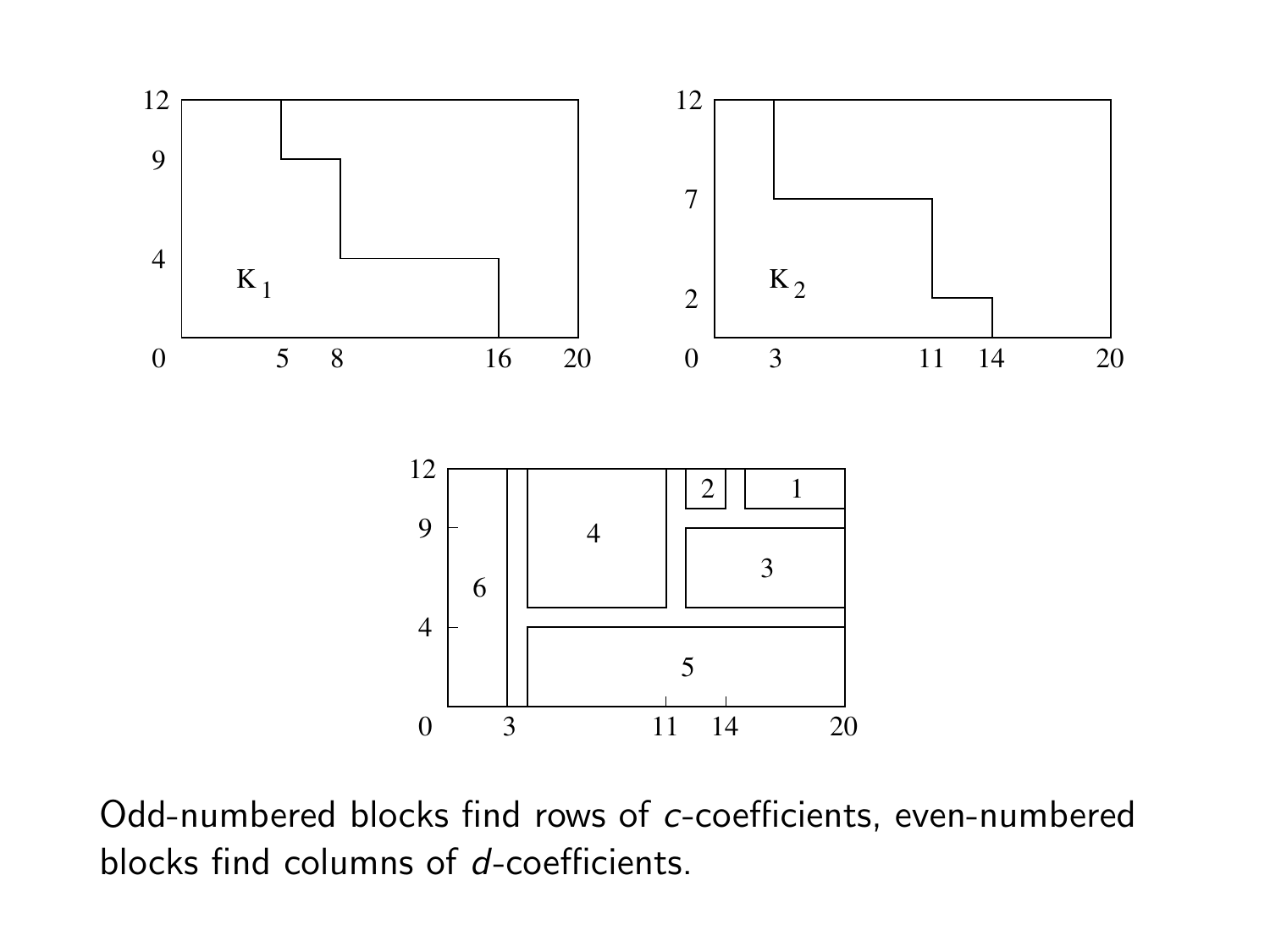For general m, consider the divided difference matrix

$$
A = \begin{bmatrix} a_{0,m} & \cdots & a_{m,m} \\ \vdots & & \vdots \\ a_{0,0} & \cdots & a_{m,0} \end{bmatrix} = \begin{bmatrix} [x_0, \ldots, x_m]a & \cdots & [x_{m-1}, x_m]a & [x_m]a \\ [x_0, \ldots, x_{m-1}]a & \cdots & [x_{m-1}]a & 0 \\ \vdots & & \vdots & \vdots \\ [x_0]a & 0 & \cdots & 0 \end{bmatrix}
$$

.

Let  $A_r$  be the upper left submatrix of A of dimension  $r + 1$ ,  $r = 0, 1, \ldots, m$ .

For any choice of the lower set  $K_1$ , the linear system is solvable if all these submatrices are non-singular (and the same for  $B$ ).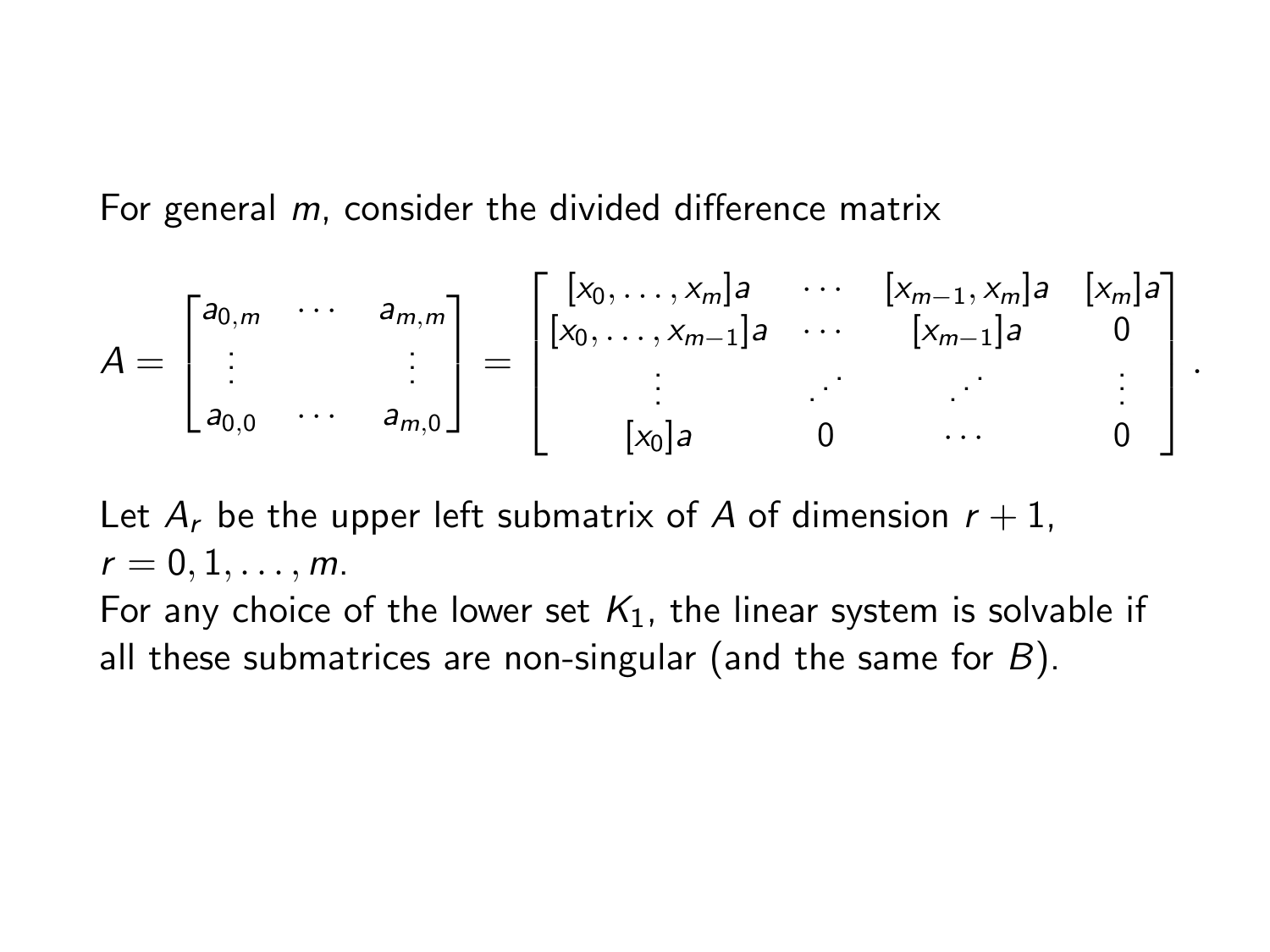### Example

For  $m = 2$ ,

$$
A = \begin{bmatrix} [x_0, x_1, x_2]a & [x_1, x_2]a & [x_2]a \\ [x_0, x_1]a & [x_1]a & 0 \\ [x_0]a & 0 & 0 \end{bmatrix}.
$$

We need to show that the three submatrices

$$
A_0 = [[x_0, x_1, x_2]a], \qquad A_1 = \begin{bmatrix} [x_0, x_1, x_2]a & [x_1, x_2]a \\ [x_0, x_1]a & [x_1]a \end{bmatrix},
$$

and  $A_2 = A$  are non-singular.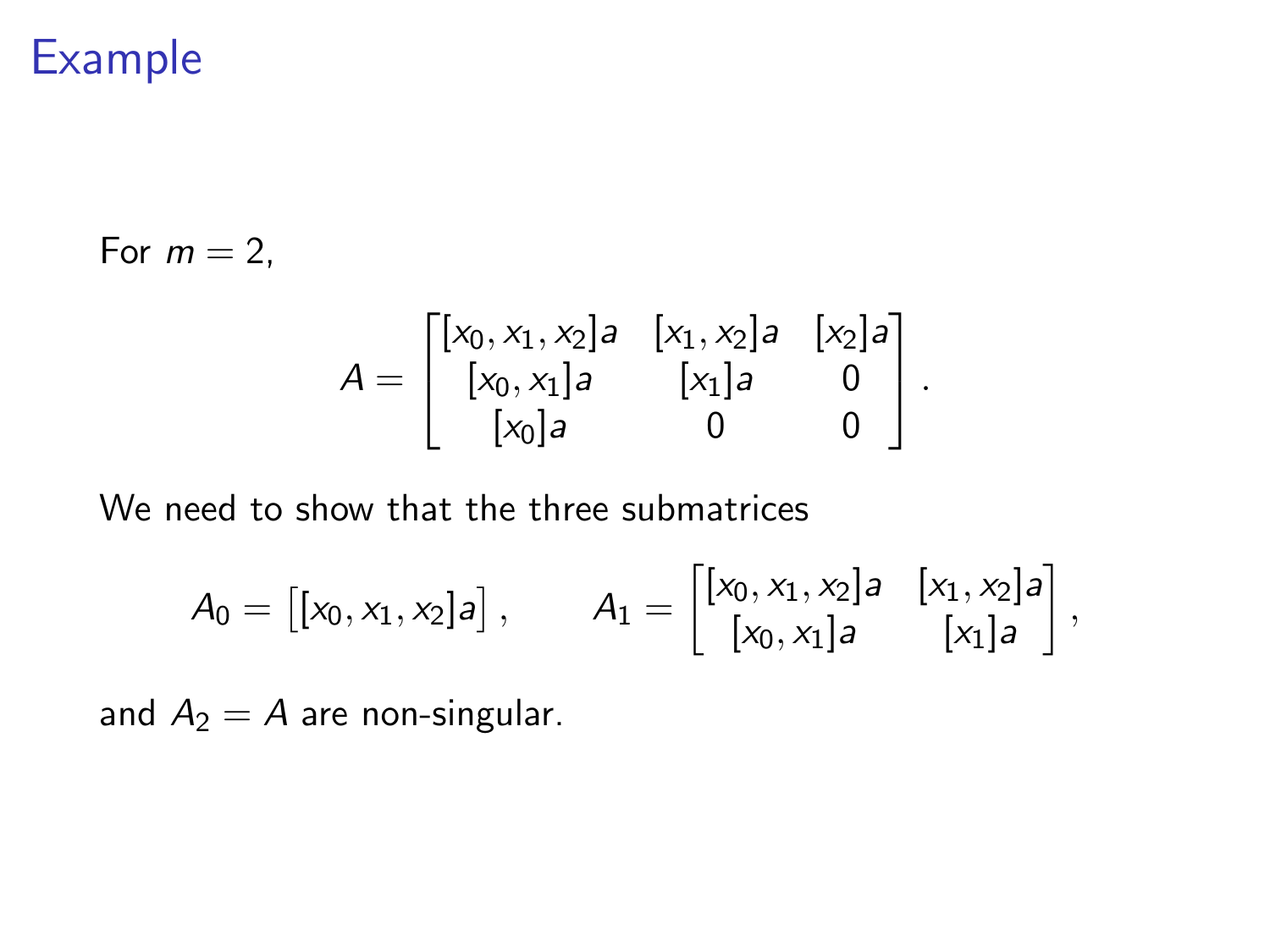## Proof of solvability

Since

$$
a(x)=(x-u_0)(x-u_1)\cdots(x-u_\mu),
$$

and since the grids are interlaced, for example,

$$
u_0 < x_0 < u_1 < x_1 < \cdots,
$$

it follows that the values  $a(x_0), a(x_1), \ldots, a(x_m)$  alternate in sign.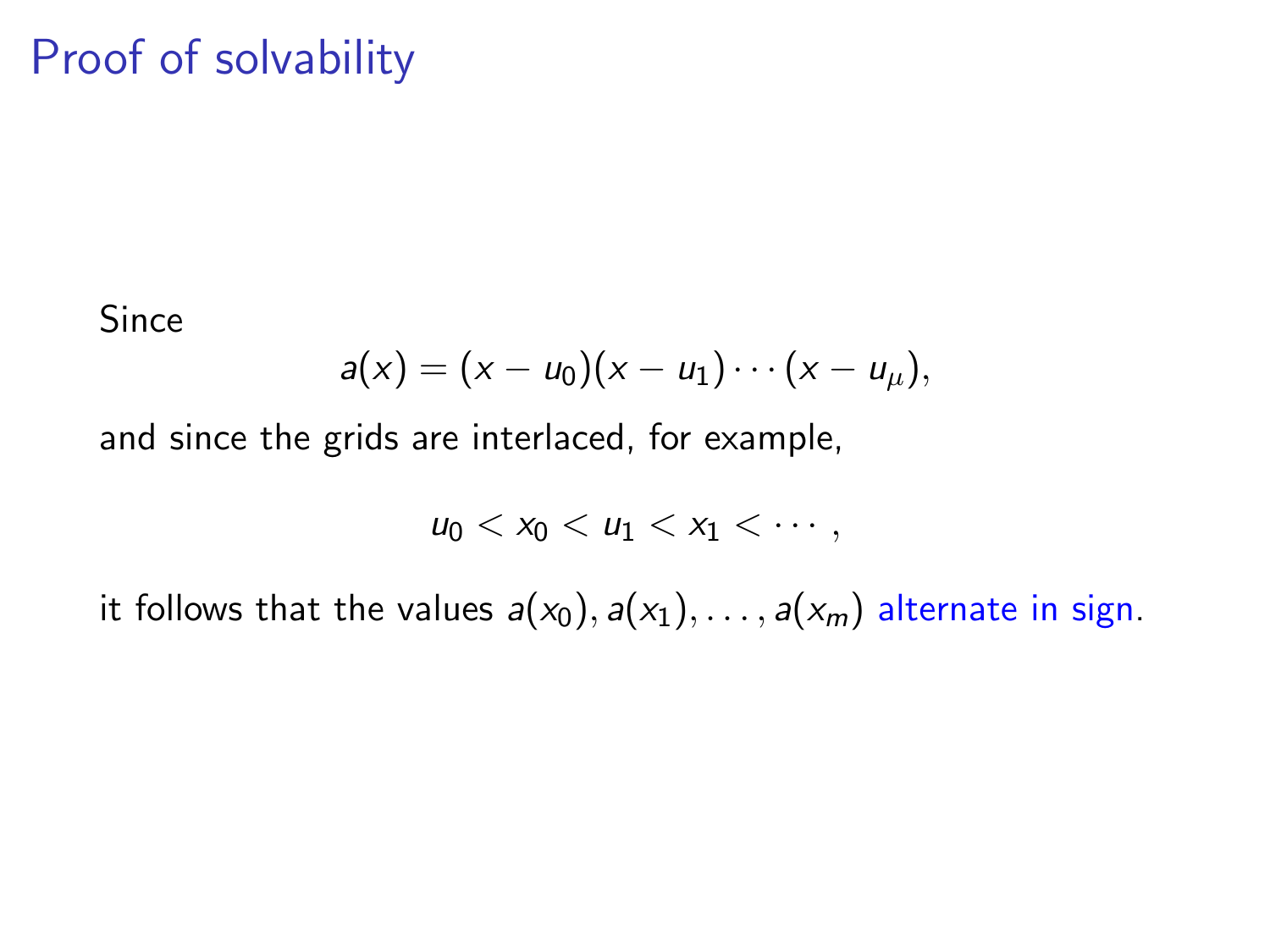## Consider first  $A_0$

 $A_0$  consists of the single element

$$
[x_0,\ldots,x_m]a=\sum_{k=0}^m q_k,
$$

where

$$
q_k = a(x_k) \prod_{\substack{j=0 \ j \neq k}}^m (x_k - x_j)^{-1}.
$$

Since  $x_0, x_1, \ldots, x_m$  are increasing, the product alternates in sign with k, and it follows that  $q_0, q_1, \ldots, q_m$  have the same sign, and so

$$
[x_0,\ldots,x_m]a\neq 0,
$$

and  $A_0$  is non-singular.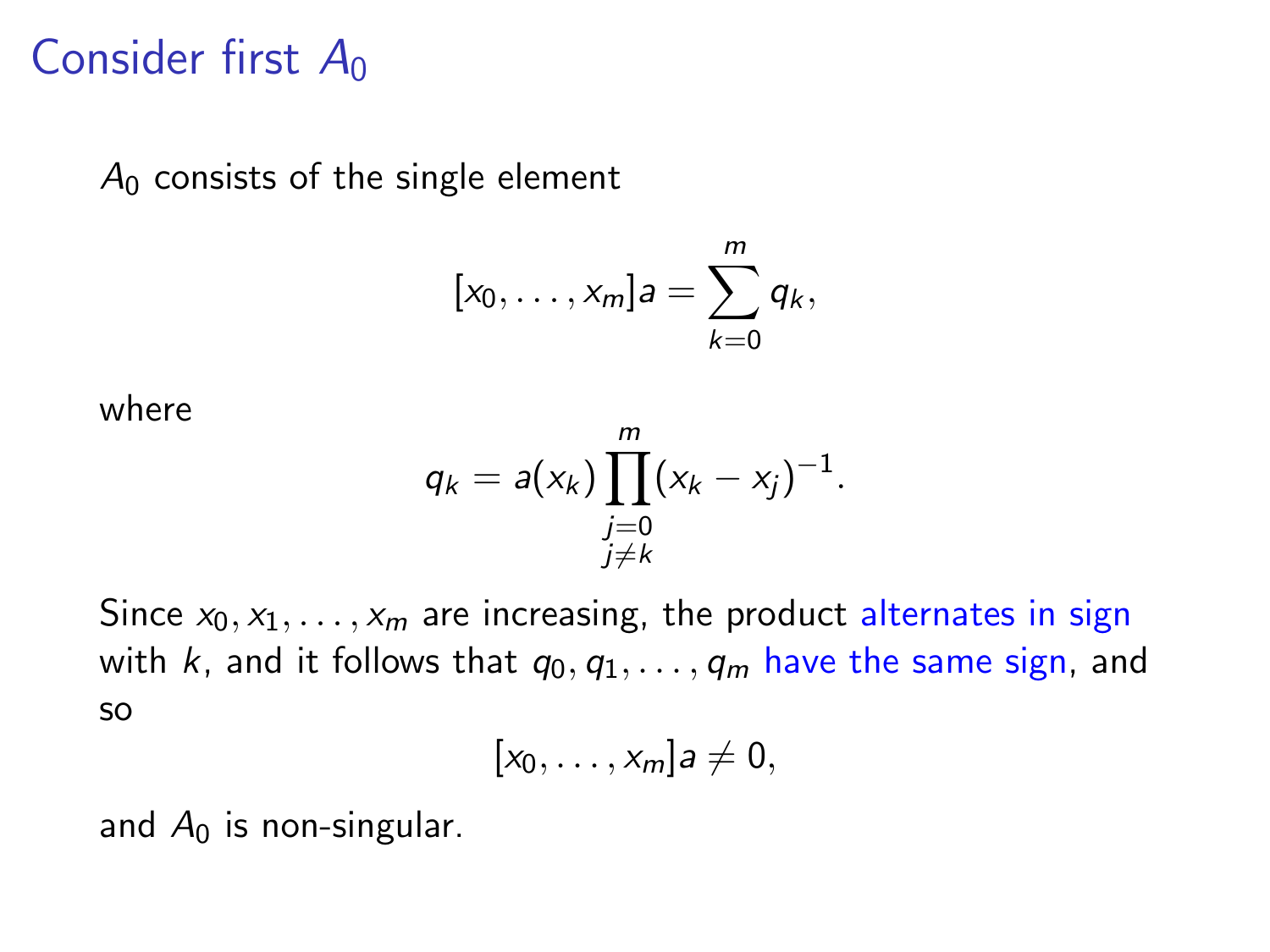### General submatrix  $A_r$

For general  $r$ , there is an explicit formula for the determinant of  $A_r$ . Lemma

For  $r = 0, 1, ..., m$ ,

$$
\det A_r = \sum_{0 \leq k_0 < k_2 < \cdots < k_r \leq m} D^2_{k_0, k_1, \ldots, k_r} q_{k_0} q_{k_1} \cdots q_{k_r},
$$

and

$$
D_{k_0,k_1,...,k_r} = \prod_{0 \leq i < j \leq r} (x_{k_j} - x_{k_i}).
$$

Since  $q_0, \ldots, q_m$  have the same sign, det  $A_r \neq 0$ .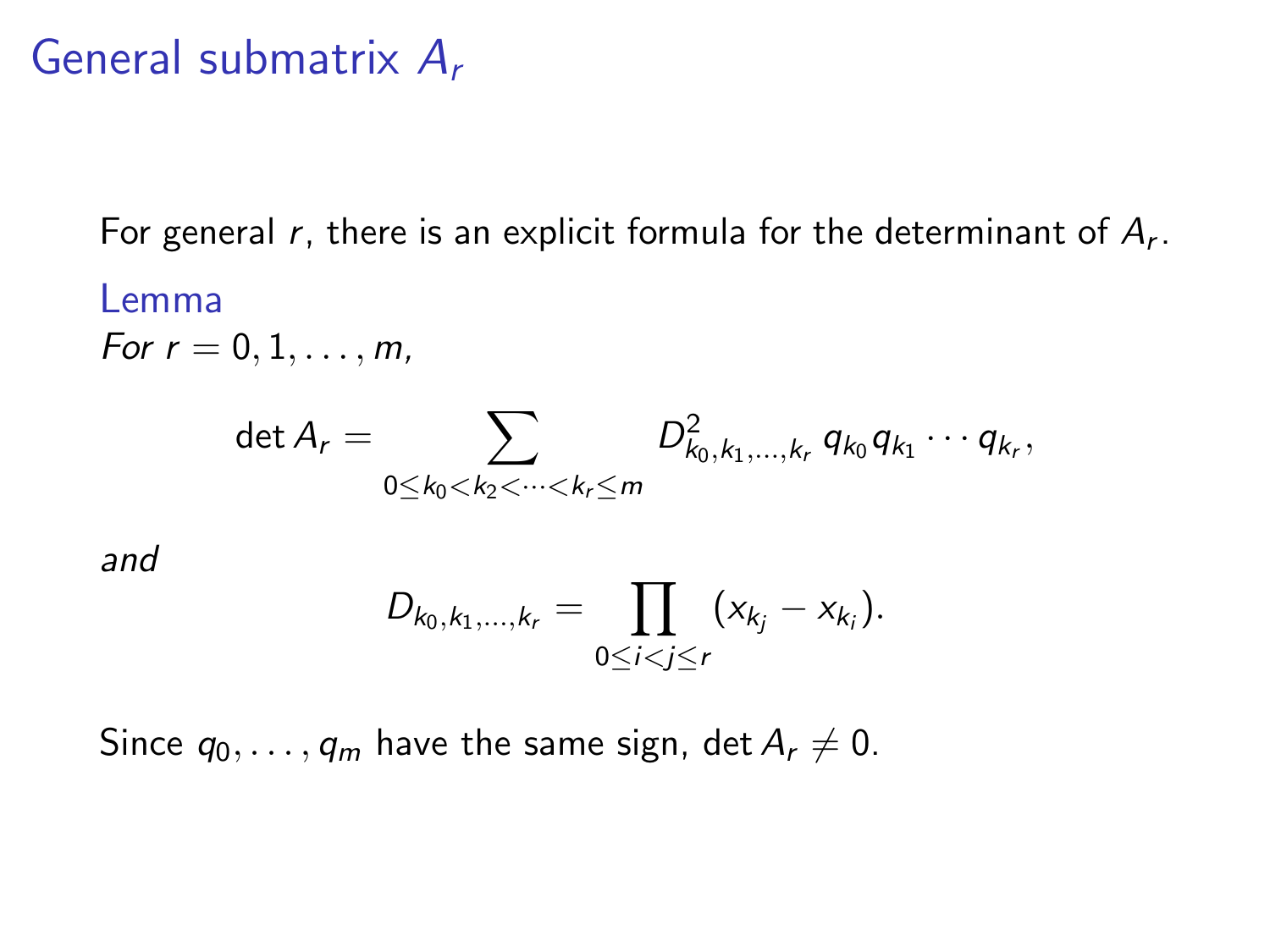## Example

When 
$$
m = 2
$$
,  
\n
$$
q_0 = \frac{a(x_0)}{(x_0 - x_1)(x_0 - x_2)}, \quad q_1 = \frac{a(x_1)}{(x_1 - x_0)(x_1 - x_2)}, \quad q_2 = \frac{a(x_2)}{(x_2 - x_0)(x_2 - x_1)}.
$$

The determinant of  $A_1$  is

$$
\begin{vmatrix} [x_0, x_1, x_2]a & [x_1, x_2]a \\ [x_0, x_1]a & [x_1]a \end{vmatrix}
$$
  
= 
$$
\begin{vmatrix} q_0 + q_1 + q_2 & (x_1 - x_0)q_1 + (x_2 - x_0)q_2 \\ (x_0 - x_2)q_0 + (x_1 - x_2)q_1 & (x_1 - x_0)(x_1 - x_2)q_1 \end{vmatrix}
$$
  
= 
$$
(x_1 - x_0)^2 q_0 q_1 + (x_2 - x_0)^2 q_0 q_2 + (x_2 - x_1)^2 q_1 q_2.
$$